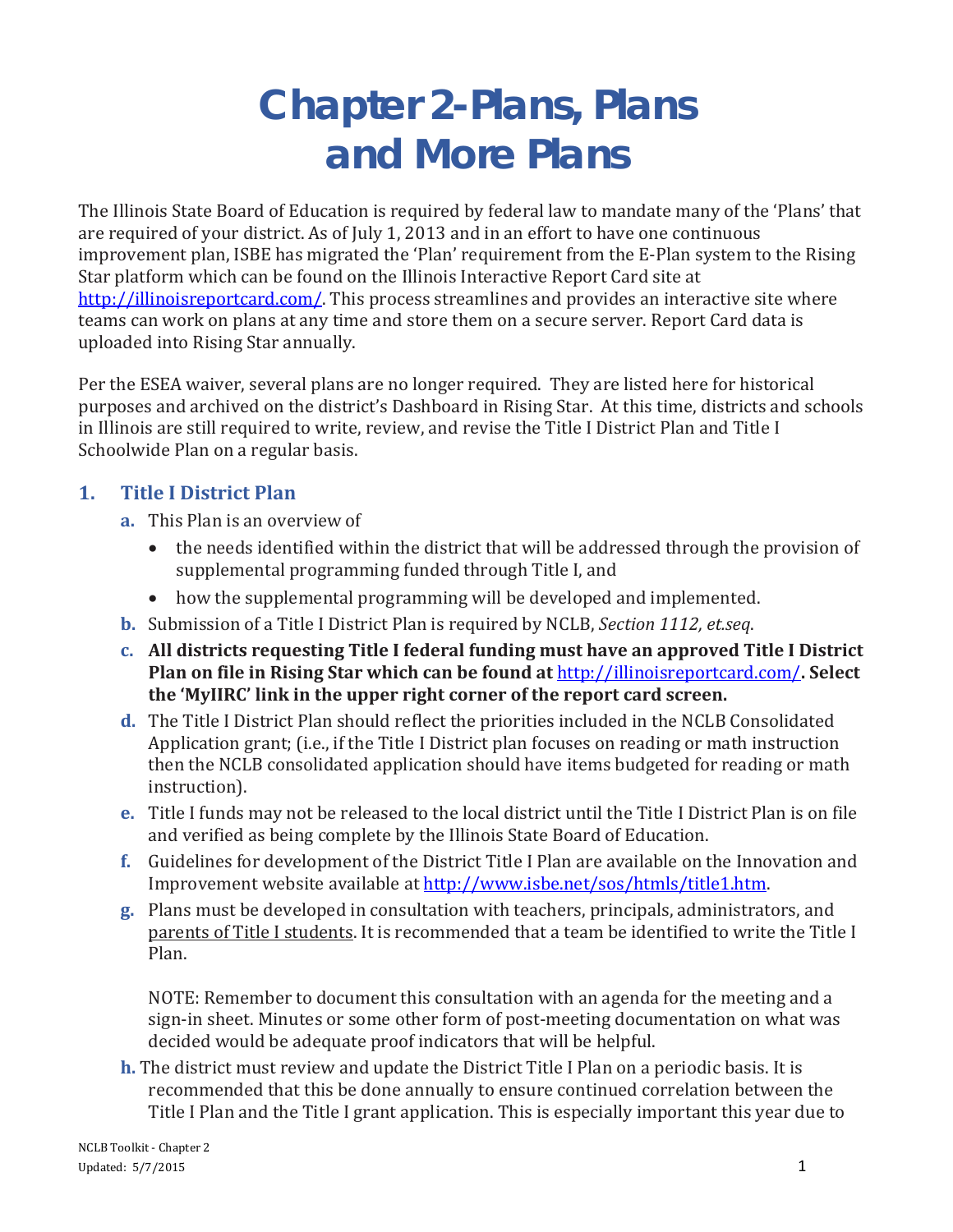required changes with the No Child Left Behind Waiver.

- **i.** The Response to Intervention Plan (also known as RtI) is incorporated into the District Improvement Plan.
	- Response to Intervention is defined as "The practice of providing high-quality instruction/intervention matched to student needs and using learning rate over time and level of performance to make important educational decisions."
	- This Response to Intervention Plan is not specific to Title I but is a process required by the State of Illinois for all schools to ensure that all students learn to their fullest potential.
	- Since this is a requirement of all schools by the State of Illinois, Title I funds may not be used to supplant any state-mandated RtI screenings, assessments, or programming. *This is an important distinction unique to Illinois due to State rules that made RtI a mandate for all schools.* Use of Title I funds for RtI would be supplanting and would place the district in jeopardy of loss of federal funds.
	- However, it is important to note that Title I programming, both schoolwide and targeted assistance, is an important part of the interventions that may be offered within the scope of the comprehensive educational program using differentiated instructional strategies.

# **2. Title I Schoolwide Plans**

- **a.** NCLB authorizes two distinct program structures under Title I, Part A: **Targeted Assistance School Programs** and **Schoolwide Programs.**
- **b.** Targeted Assistance School programs: funds may only be used to provide services to specific students who have been identified as failing or most at risk of failing, thereby having the greatest need for special assistance. Services are based on ACADEMIC NEED not POVERTY.
- **c.** Schoolwide program: Funds may be used to implement comprehensive strategies for improving the educational program of the whole school, providing services to any student – but the school must first meet the following eligibility requirements:
	- Have a poverty rate of 40% or higher
	- Have taken a year of planning (suggested but not required) to transition from Targeted Assistance to Schoolwide
	- Have a written plan which incorporates the ten components required by the federal regulations (34 CFR 200.28)
	- Local School Board Approval of the Title I Schoolwide Plan
- **d.** Resources are available on the Innovation and Improvement website to assist with the writing of these plans at [http://www.isbe.net/grants/html/title1.htm.](http://www.isbe.net/grants/html/title1.htm)
- **e.** See also the schoolwide and targeted assistance cross-walk, At-A-Glance Components of Targeted Assistance School Programs and the At-A-Glance Components of Schoolwide Programs within the Appendices.

# **3. District Improvement Plan (ARCHIVED)**

**a.** Submission of a District Improvement Plan (DIP) is currently NOT required by federal and state regulations for districts that are in academic status, however we encourage districts to continue the DIP process.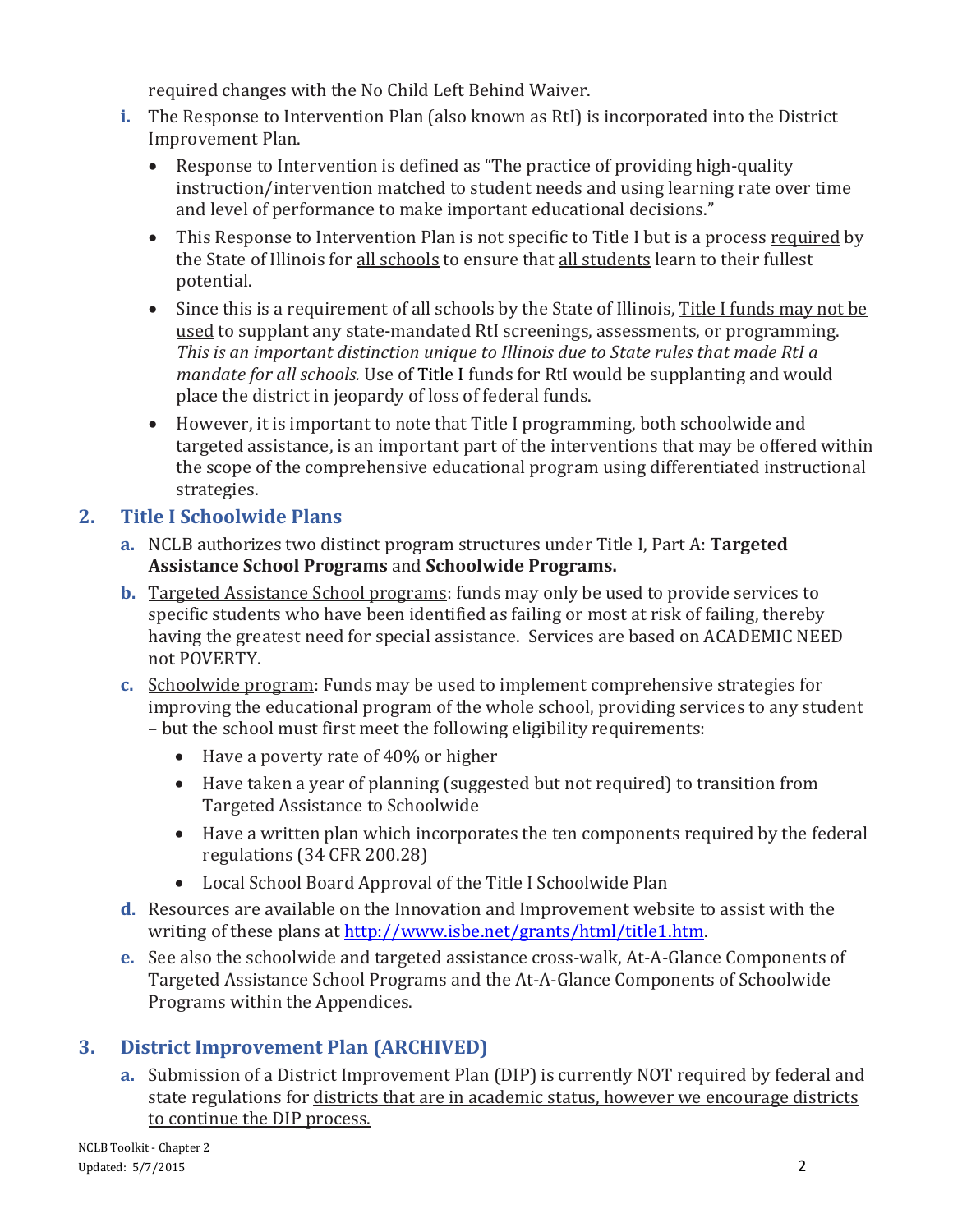- **b.** The plan must cover two fiscal years and must be revised every two years while the district remains in status. NOTE: It is recommended that the DIP be reviewed annually – especially since the higher AYP benchmark creates new challenges for the schools each year.
- **c.** Resources to support the process of reviewing data and writing the District Improvement Plan are available through links to the Innovation and Improvement website available at <http://www.isbe.net/sos/htmls/district.htm>
- **d.** The District Improvement Plan can be submitted via the Rising Star platform found on the IIRC website, available at [http://illinoisreportcard.com/.](http://illinoisreportcard.com/) Click on the 'MyIIRC' link at the top of the page.
- **e.** The objectives and activities of the district's *Response to Intervention Plan* must be incorporated into the District Improvement Plan.
- **f.** Title I parents must be included on the committee that develops this plan.

# **4. School Improvement Plan (ARCHIVED)**

- **a.** Submission of a School Improvement Plan (SIP) is currently NOT required by federal and state regulations for schools that are in academic status.
- **b.** The plan must cover two fiscal years (e.g. FY 2015 to FY 2017) and should be revised every two years while the school remains in status.
- **c.** Resources to support the process of reviewing data and writing the School Improvement Plan are available through links to the Innovation and Improvement website available at [http://www.isbe.net/sos/htmls/school.htm.](http://www.isbe.net/sos/htmls/school.htm)
- **d.** The School Improvement Plan can be submitted via the Rising Star platform found on the IIRC website.
- **e.** The plan must:
	- Specify the responsibilities of the school, the district, and the state serving the school.
	- Incorporate scientifically-based research strategies that will strengthen instruction in the core academic areas.
	- Adopt practices most likely to ensure that all student groups in the school will meet state standards.
	- Establish measurable achievement goals.
	- Ensure that 10% of the district's Title I allocation will be used for professional development. (not currently required due to waiver since there are no district's in status)
	- Provide information on how the parents will be engaged in effective parental involvement.
	- As appropriate, incorporate out-of-school time for additional learning opportunities.
	- Establish a peer review process for the plan. *[NCLB, Sec. 1116(B)(8)(v)]*
- **f.** Title I parents must be included on the committee that develops this plan.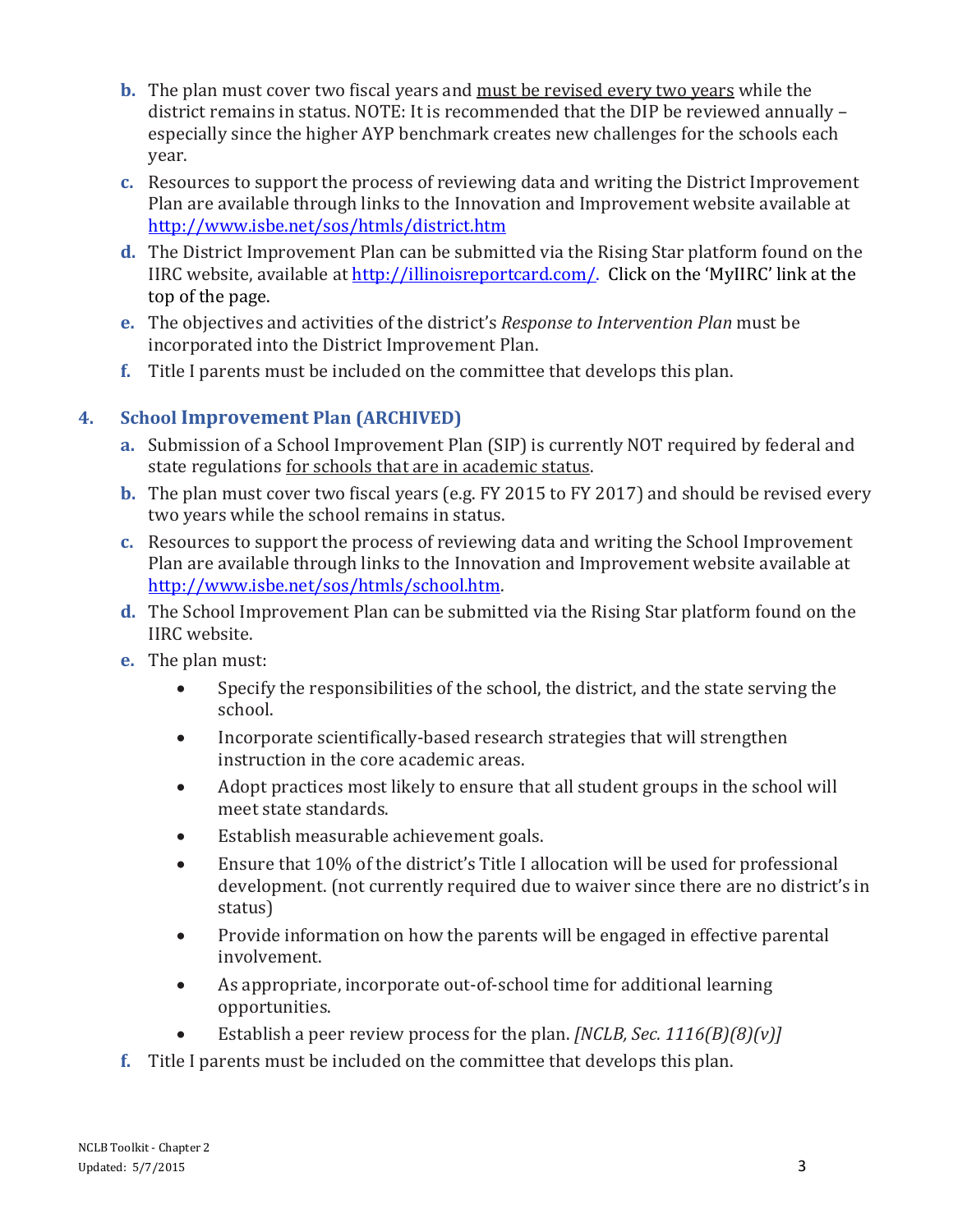#### **5. Technology Plan (ARCHIVED)**

- **a.** As part of the E-rate Modernization Order released on July 23, 2014, the Federal Communications Commission (FCC) determined that an approved technology plan is no longer needed for E-rate funding.
- **b**. Since no federal or state programs require an approved technology plan, the Illinois State Board of Education has determined that it will release schools from the technology plan mandate. To that end, ISBE will no longer review or approve technology plans on a yearly basis.
- **c.** The technology plan template will remain a part of the Illinois Interactive Report Card site. Districts will be able retrieve previous plans or write a new plan using that site for the remainder of this school year (through June 30, 2015). Archived plans can be found on the district's Dashboard in Rising Star. If a district needs a plan reviewed for approval for federal or state grant purposes, staff may contact Jamey Baiter at [jbaiter@isbe.net.](mailto:jbaiter@isbe.net)

#### **6. Restructuring Plan (ARCHIVED)**

- **a.** Districts are required to develop restructuring plans on behalf of their schools in restructuring planning status. This is true for schools in status under federal or state requirements.
- **b.** All plans are submitted via the Interactive Illinois Report Card (IIRC) at <http://illinoisreportcard.com/> (Click on MyIIRC). Archived plans can be found on the district's dashboard in Rising Starr.
- **c.** Resources to support the process of reviewing data and writing the Restructuring Plan are available through links to the Innovation and Improvement website available at [http://www.isbe.net/sos/htmls/restructuring.htm.](http://www.isbe.net/sos/htmls/restructuring.htm)
- **d.** Districts must identify which of the following Restructuring Options will be initiated with an affected school that is in restructuring planning or restructuring status. Each school restructuring plan must indicate that the district is initiating one or more of the following actions in the affected school:
	- Reopening the school as a public charter school, consistent with Article 27A of the School Code [105 ILCS 5/ 27A-5];
	- Replacing all or most of the school staff, which may include the principal, who are relevant to the school's inability to make AYP;
	- Entering into a contract with an entity, such as a private management company, with a demonstrated record of effectiveness, to operate the school as a public school;
	- Turn the "operation of the school over to the State educational agency, if permitted under State law and agreed to by the State"; or
	- Engage in another form of major restructuring that makes fundamental reforms, "such as significant changes in the school's staffing and governance, to improve student academic achievement in the school and that has substantial promise of enabling the school to make adequate yearly progress."

NOTE: Non-regulatory guidance from the U.S. Department of Education in 2006 further defines this fifth "other" option to include reforms such as: